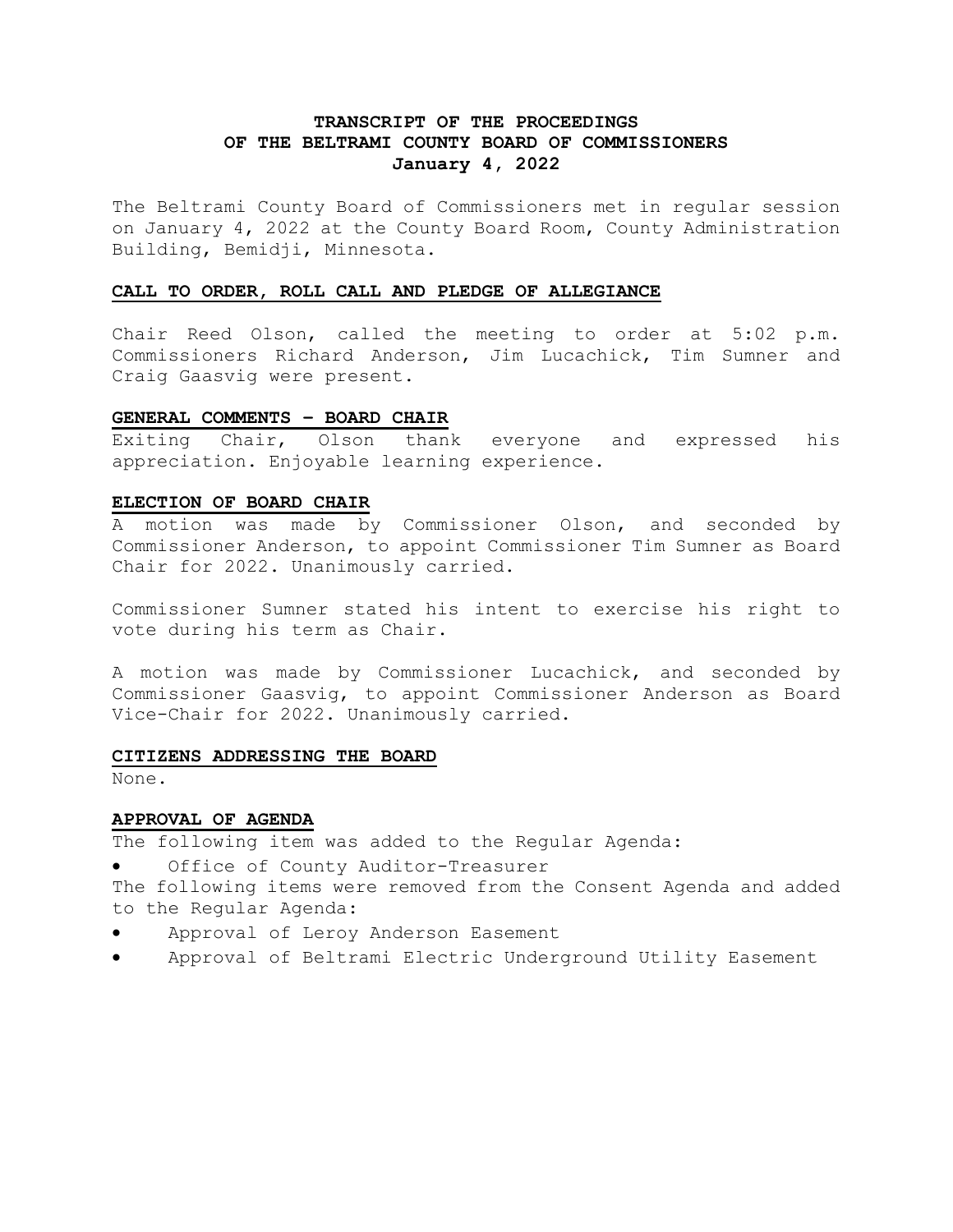## **GENERAL BUSINESS**

### Approved Agenda and Amendments

A motion to approve the Agenda and Amendments was made by Commissioner Anderson, seconded by Commissioner Olson, and unanimously carried.

#### Approved Consent Agenda

A motion to approve the Consent Agenda was made by Commissioner Olson, seconded by Commissioner Lucachick, and unanimously carried.

#### **CONSENT ITEMS**

#### Approved Minutes

The Board, by adoption of its Consent Agenda, approved the Minutes of the Board of Commissioners Work Meeting held December 21, 2021, and the Minutes of the Board of Commissioners Regular Meeting held December 21, 2021, as submitted.

#### Approved Auditor/Treasurer Warrant Payment Listing

The Board, by adoption of its Consent Agenda, received and approved the warrant payment listing submitted by the Auditor/Treasurer's Office.

#### Approved Payment of Auditor/Treasurer Bills

The Board, by adoption of its Consent Agenda, approved payment of Auditor/Treasurer bills, as submitted.

#### Approved Elected Officials Minimum Salaries Resolution

The Board, by adoption of its Consent Agenda, approved the Resolution for the Elected Officials Minimum Salaries effective January 1, 2022, per Minnesota Statute:

WHEREAS, under Minn. Stat. § 384.151 Subd. 1a. (b) and Minn. Stat. § 385.373 Subd. 1a. (b), at the January meeting prior to the first date on which applicants may file for the office of County Auditor-Treasurer, the County Board of Commissioners shall set by resolution the minimum salary to be paid the County Auditor-Treasurer for the term next following; and

WHEREAS, under Minn. Stat. § 387.20 Subd. 2. (b), at the January meeting prior to the first date on which applicants may file for the office of County Sheriff, the County Board of Commissioners shall set by resolution the minimum salary to be paid the County Ssheriff for the term next following; and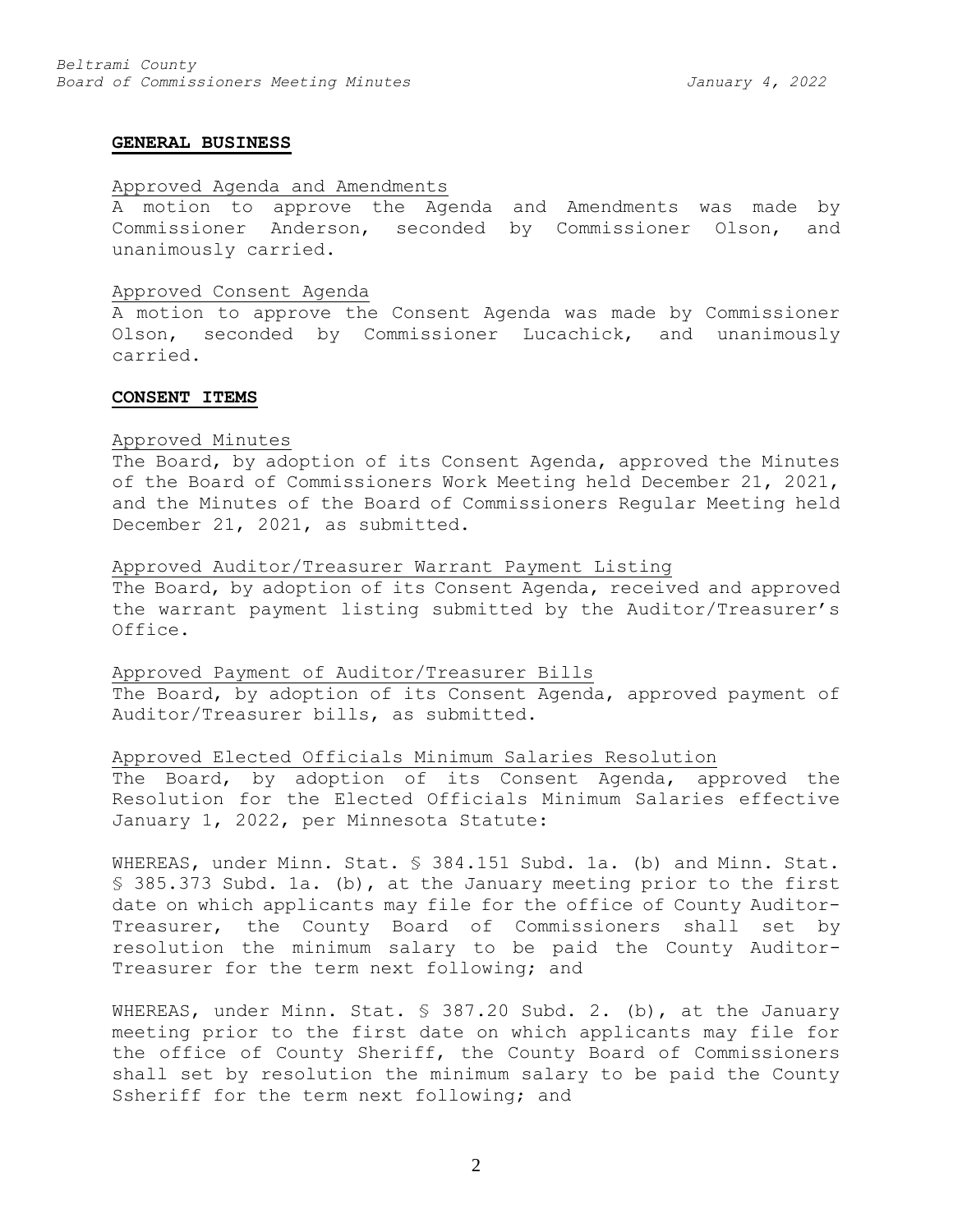*Beltrami County Board of Commissioners Meeting Minutes January 4, 2022*

WHEREAS, under Minn. Stat. § 388.18 Subd. 2., at the January meeting prior to the first date on which applicants may file for the office of County Attorney, the County Board of Commissioners shall set by resolution the minimum salary to be paid the County Attorney for the term next following.

NOW, THEREFORE, BE IT RESOLVED, that the minimum salary as set by the Beltrami County Board of Commissioners for the elected positions for the County Auditor-Treasurer, County Sheriff, and County Attorney shall for the next term following be:

Position Minimum Salary for 2022 Auditor-Treasurer \$87,900.80 Sheriff \$98,737.60 Attorney \$104,686.40

## Approved Final Pay Voucher SAP 004-622-026

The Board, by adoption of its Consent Agenda, approved the Final Pay Voucher for Project SAP 004-622-026: Grading and Aggregate Surfacing Turtle River Lake Road, to Reierson Construction in the amount of \$24,214.50, as submitted.

Approved Health & Human Services Warrant Payment List

The Board, by adoption of its Consent Agenda, received and approved the warrant payment listing submitted by Health & Human Services Department.

## **REGULAR AGENDA**

## Jail Committee Assignments

Sheriff Ernie Beitel provided is recommendations for filling open committee assignments and designating a point of contact during the Work Session.

A motion was made by Commissioner Lucachick, and seconded by Commissioner Anderson to approve the appointment of John Henningsgaard to fill a vacancy on the Steering Committee, Gino Anselmo to fill the Tribal Liaison vacancy and David Hanson to fill an added Attorney position on the Programming Committee; and designate point of contacts for each sub-committee: Trish Hansen Programming, Tom Barry Finance and Calandra Allen Design & Operations. Unanimously carried.

## Designate Giziibii Representation and Membership

County Commissioners have delegated their representation role to staff to attend the Giziibii meetings. Zach Gutknecht has been the staff representative and has attended the Giziibii meetings when able. His role as the SWCD representative provides synergies for him to continue to be the County representative. Zach's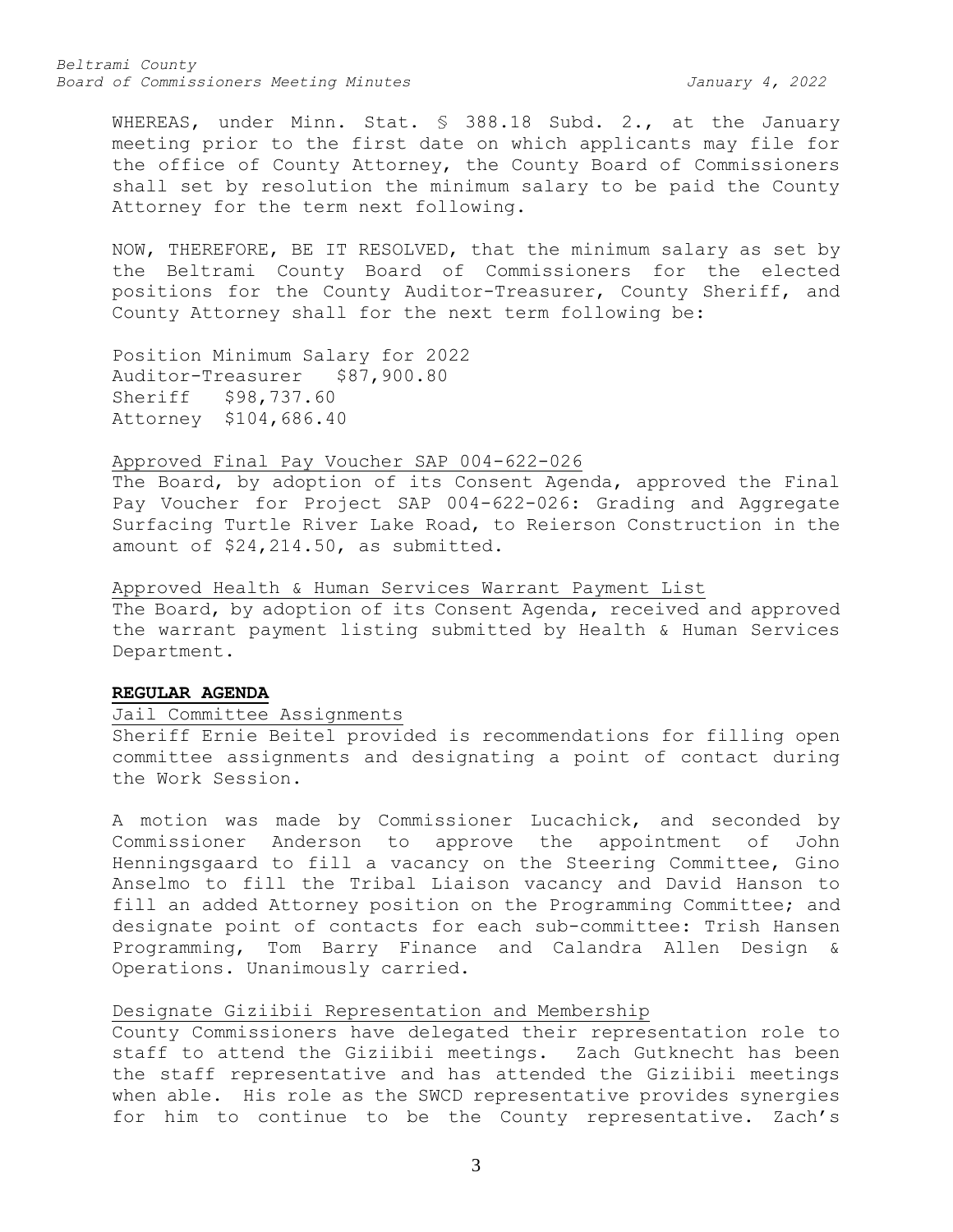appointment would allow communication and representation as well as access to any potential positive outcomes. Organizational dues are \$300 annually.

A motion was made by Commissioner Lucachick, and seconded by Commissioner Gaasvig, to approve the appointment of Zach Gutknecht to the Giziibii Board and pay the annual dues of \$300. Unanimously carried.

## OSHA Emergency Temporary Standard

Administrator Barry presented an overview of the current OSHA Emergency Temporary Standard (ETS) during the Work Session. The Board was presented with the most recent data and requirements; which ultimately was a choice between requiring employees to be fully vaccinated or to implement a weekly testing and face covering program.

A motion was made by Commissioner Anderson, and seconded by Commissioner Lucachick, to approve staff recommendation of:

- Approve the Testing and Face Covering Approach
- Adopt the Beltrami County Vaccination, Testing, & Face Covering ETS Policy(in progress)
- Establish and Delegate an ETS Committee to Render Decisions and Ensure Compliance
	- o Composition: Public Health Director, Safety Coordinator, Human Resources Director, HHS Director, County Administrator
- Allow Testing During Work Hours Up to 1 Hour Per Test
	- o Cover Expense with ARP COVID Leave Funding Where Appropriate
- Authorize up to 40 Hours/Week of Part-Time Staffing to Administer ETS Testing Using ARP Funding of up to \$115,000
- Authorize and Increase in the COVID Leave Funding by \$100,000 Using ARP Funds to Cover the Liability of the OSHA ETS

Vote carried 4:1. Commissioner Gaasvig voted No.

#### Office of Auditor-Treasurer

Auditor-Treasurer, JoDee Treat reviewed the criteria and made recommendation during the Work Session, and presented the Proposed Resolution for Intent to Consider Appointment of the Office of Autitor-Treasurer:

WHEREAS, Minnesota Statute 375A.1205 allows a County Board to appoint certain offices including the County Auditor-Treasurer;

WHEREAS, pursuant to Minnesota Statute 375A.1205, Subd. 1, the County Board intends to consider the appointment of the County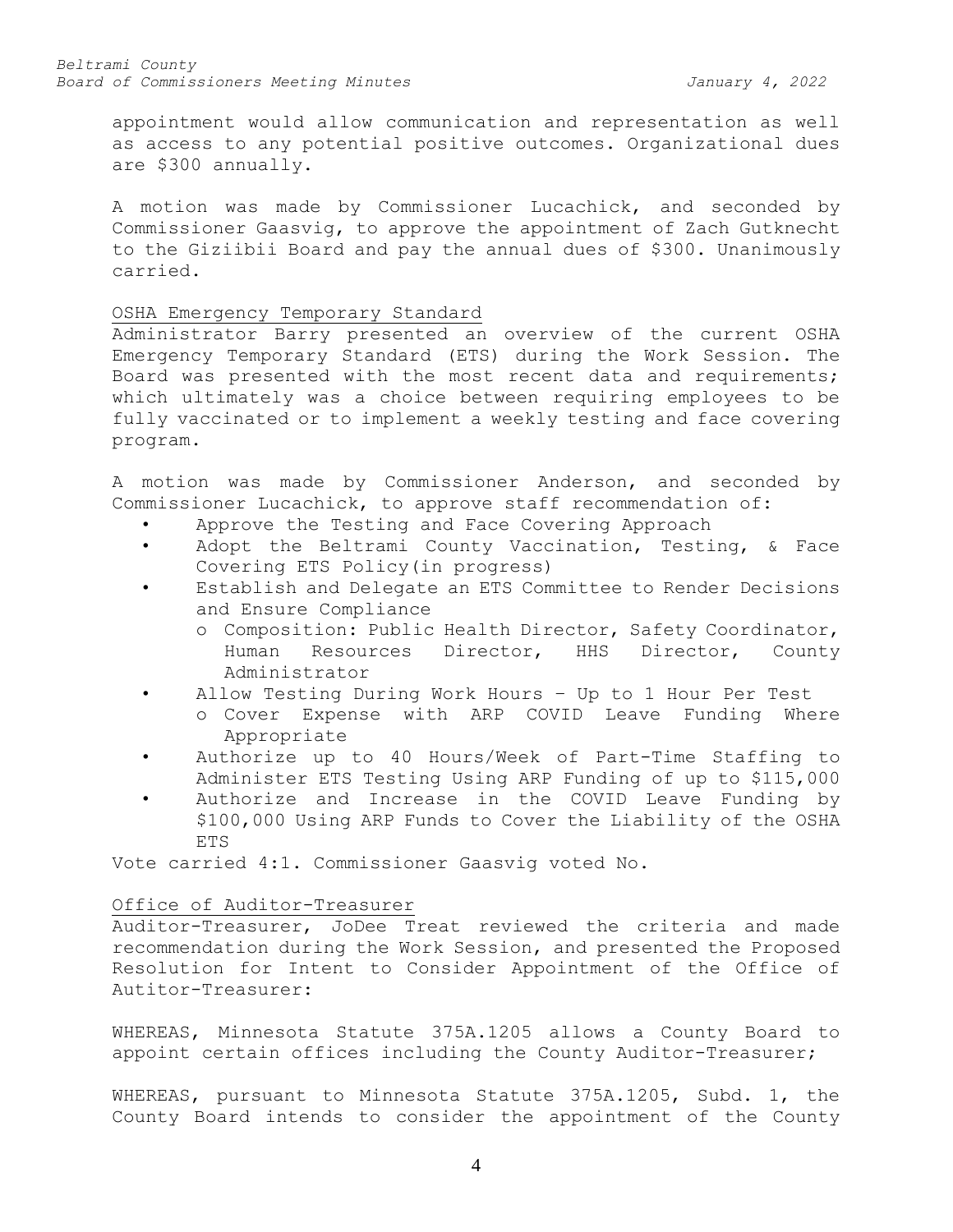*Beltrami County Board of Commissioners Meeting Minutes January 4, 2022*

Auditor-Treasurer under circumstances that there is a signed contract with the County Board and the incumbent Auditor-Treasurer, that the incumbent officer will be appointed to the position and retain tenure, pay, and benefits equal to or greater than length of service.

NOW, THEREFORE, BE IT RESOLVED, that the Beltrami County Board of Commissioners hereby notifies the public of its intent to consider appointment of the office of County Auditor-Treasurer;

AND BE IT FURTHER RESOLVED that the Beltrami County Board of Commissioners will hold a Public Hearing on Tuesday January 18, 2022 at 5:00 pm, during its regular Board Meeting to hear citizen input on the consideration of the appointment of the Auditor-Treasurer with said appointment taking place by signed contract with the incumbent Auditor-Treasurer.

A motion was made by Commissioner Gaasvig and seconded by Commissioner Anderson to hold a Public Hearing on January 18, 2022 5:00 pm for citizen comments and adopt a Resolution of the intent to Consider Appointment of the Office of Auditor-Treasurer. Unanimously carried.

Approved Beltrami Electric Underground Utility Easement

A motion was made by Commissioner Olson, and seconded by Commissioner Anderson to approved the Beltrami Electric Coop underground utility easement to cross Beltrami County taxforfeited land in Alaska Township, as submitted. Carried 4:1 vote. Commissioner Gaasvig abstained.

Commissioner Lucachick requested clarification from staff regarding several details of the easement. (ie; perpetuity, transferability).

### Approved Leroy Anderson Easement

A motion was made by Commissioner Lucachick, and seconded by Commissioner Olson to approved the easement request by Leroy Anderson to cross tax-forfeited land in Alaska Township to access his private property, as submitted. Carried 4:1 vote. Commissioner Anderson abstained.

Commissioner Lucachick requested clarification from staff regarding several details of the easement. (ie; perpetuity, transferability).